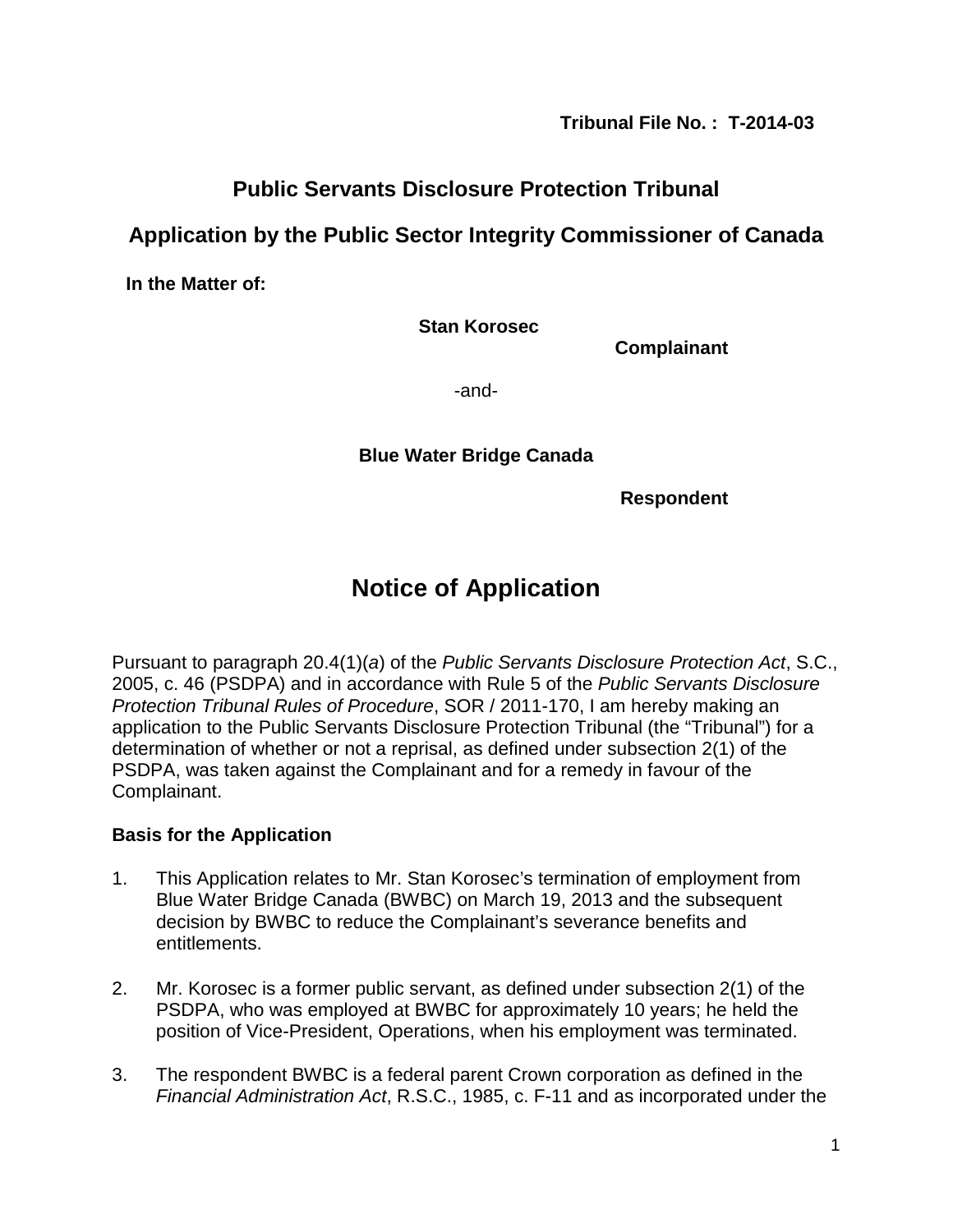*Blue Water Bridge Authority Act*, S.C. 1964-65, c. 6. The corporation maintains and operates an international bridge located between Sarnia, Ontario and Port Huron, Michigan.

- 4. On March 20, 2013, Mr. Korosec made a reprisal complaint to the Office of the Public Sector Integrity Commissioner (the "Office" or PSIC) under subsection 19.1 of the PSDPA, alleging that his termination of employment, under the guise of a reorganization at BWBC, was in fact a reprisal measure taken against him because of his participation as a witness in a disclosure investigation conducted by my Office. He also alleged that he was subjected to a series of additional reprisal measures subsequent to his termination, including a reduction of his severance benefits and entitlements, the release of his personal information in a press release and a delay in being paid some of his severance entitlements.
- 5. The Complainant identified four persons as being responsible for the alleged reprisal measures taken against him:
	- Mr. Charles Chrapko, the former President and Chief Executive of BWBC;
	- Mr. Marcel Beaubien, the Chair of the Board of Directors for BWBC;
	- Mr. Larry Kinley, Board Member; and
	- Mr. Gary Atkinson, Board Member.
- 6. My Office investigated Mr. Korosec's reprisal complaint and based on the results of the investigation, I find that that there are reasonable grounds to believe that Mr. Korosec's loss of employment and the subsequent reduction of his severance benefits were reprisal measures taken against him by BWBC because he participated, in good faith, in my Office's disclosure investigation. Accordingly, I have determined that an application to the Tribunal is warranted in regard to this complaint, pursuant to paragraphs 20.4(1)(*a*) and 20.4(3)(*a*) of the PSDPA.
- 7. As the results of the investigation do not suggest that the issuance of a press release by BWBC and BWBC's delay in paying some of the Complainant's severance entitlements were reprisals, these allegations will not be pursued by my Office at the hearing of this complaint before the Tribunal.

### **Summary of the Complaint**

8. Mr. Korosec had his employment with BWBC terminated on March 19, 2013 on the basis that his position was declared "redundant". The Complainant immediately believed that his employment was being terminated because of his participation in my Office's investigation at BWBC. He filed a reprisal complaint with my Office the very next day, on March 20, 2013.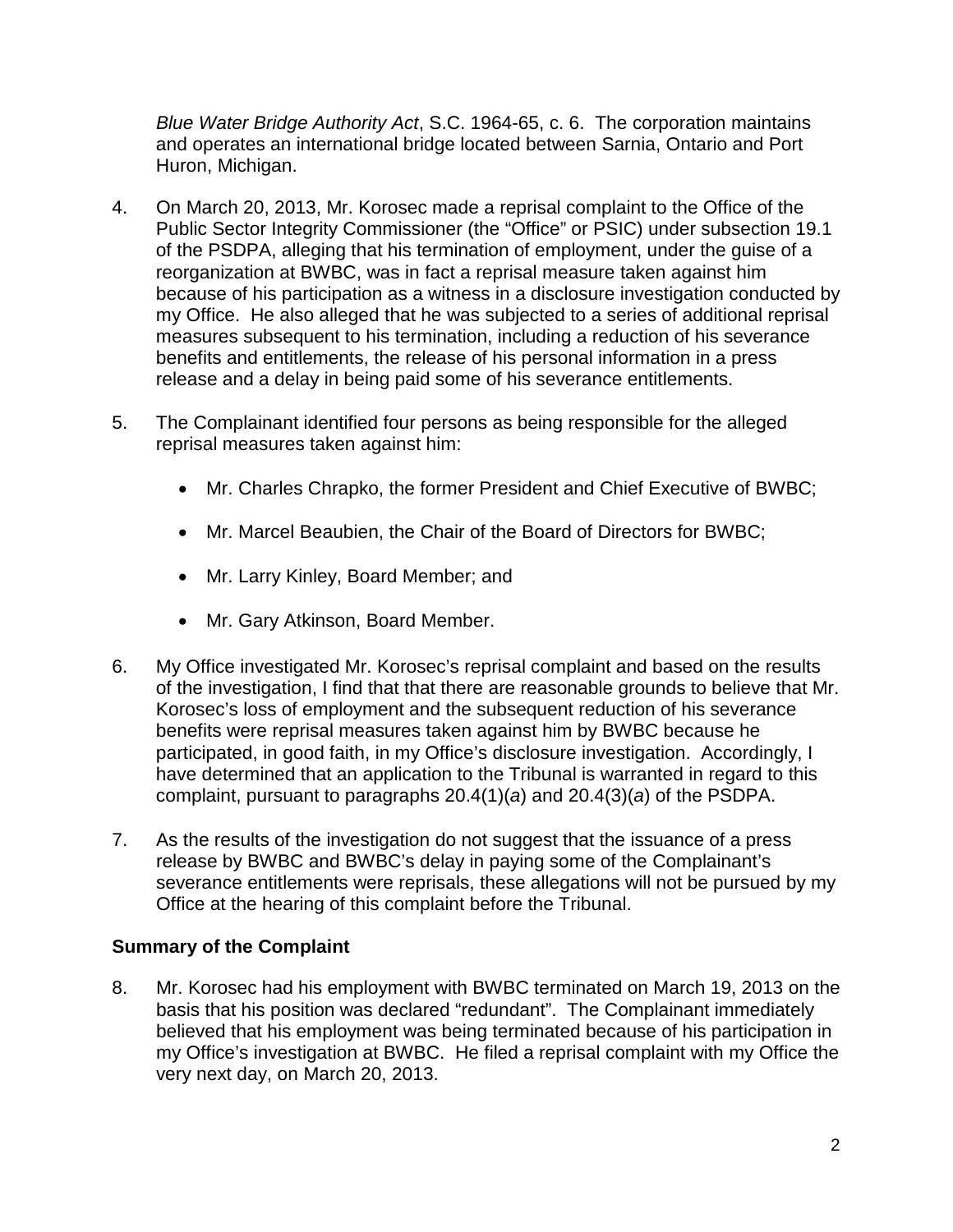- 9. The Complainant was a witness in an investigation into a protected disclosure of wrongdoing made to this Office on February 21, 2012 by a BWBC employee. This disclosure concerned inappropriate severance payments made to two former employees of BWBC. This disclosure was investigated and resulted in a finding of wrongdoing against the former President and Chief Executive, Mr. Chrapko. The Complainant was interviewed on September 18, 2012 by the PSIC investigator in the course of that investigation.
- 10. On December 21, 2012, my Office issued a preliminary investigation report in relation to this disclosure to Mr. Chrapko, in accordance with my obligations under subsection 27(3) of the PSDPA. Mr. Chrapko subsequently shared the preliminary investigation report with Board members. My Office also provided its preliminary investigation report to the Clerk of the Privy Council on December 27, 2012 and to the Minister responsible for BWBC on January 10, 2013.
- 11. In late January 2013, Mr. Chrapko announced his resignation from BWBC, effective March 15, 2013.
- 12. My Office completed its investigation into the disclosure on May 6, 2013. As required under the PSDPA, I tabled a case report in Parliament on June 6, 2013 in regard to that matter.
- 13. The Complainant's involvement in the subject-matter of the disclosure began in the Fall of 2011, when he shared his concerns with the former Chief Financial Officer and Human Resources Manager at BWBC, Mr. David Joy, about what he believed to be wrongdoing in the awarding of severance payments to two former employees. Mr. Korosec supported Mr. Joy in reporting these concerns to the former President and subsequently to Transport Canada officials as well as to the Office of the Auditor General of Canada. He also supported the discloser when the latter made a protected disclosure to my Office on February 21, 2012.
- 14. The Complainant reported that in December 2012, Mr. Beaubien, Chair of the Board, came to his office to talk to him about the importance of teamwork, drawing an analogy with hockey. The Complainant took Mr. Beaubien's words as a "warning" arising from the PSIC investigation whereby Mr. Beaubien expected the Complainant to support BWBC management.
- 15. On March 11, 2013, the Complainant was invited to meet with the Board of Directors on March 19, 2013, under the guise of a meeting with all managers to go over their respective areas of responsibility and to discuss proposals or suggestions for the way forward at BWBC. The Complainant worked on preparing a presentation for the meeting.
- 16. When he arrived at the meeting, the Complainant was escorted into a room where he was met by Mr. Beaubien, Mr. Atkinson and a lawyer retained by BWBC. The lawyer informed the Complainant that his position was being eliminated, effective